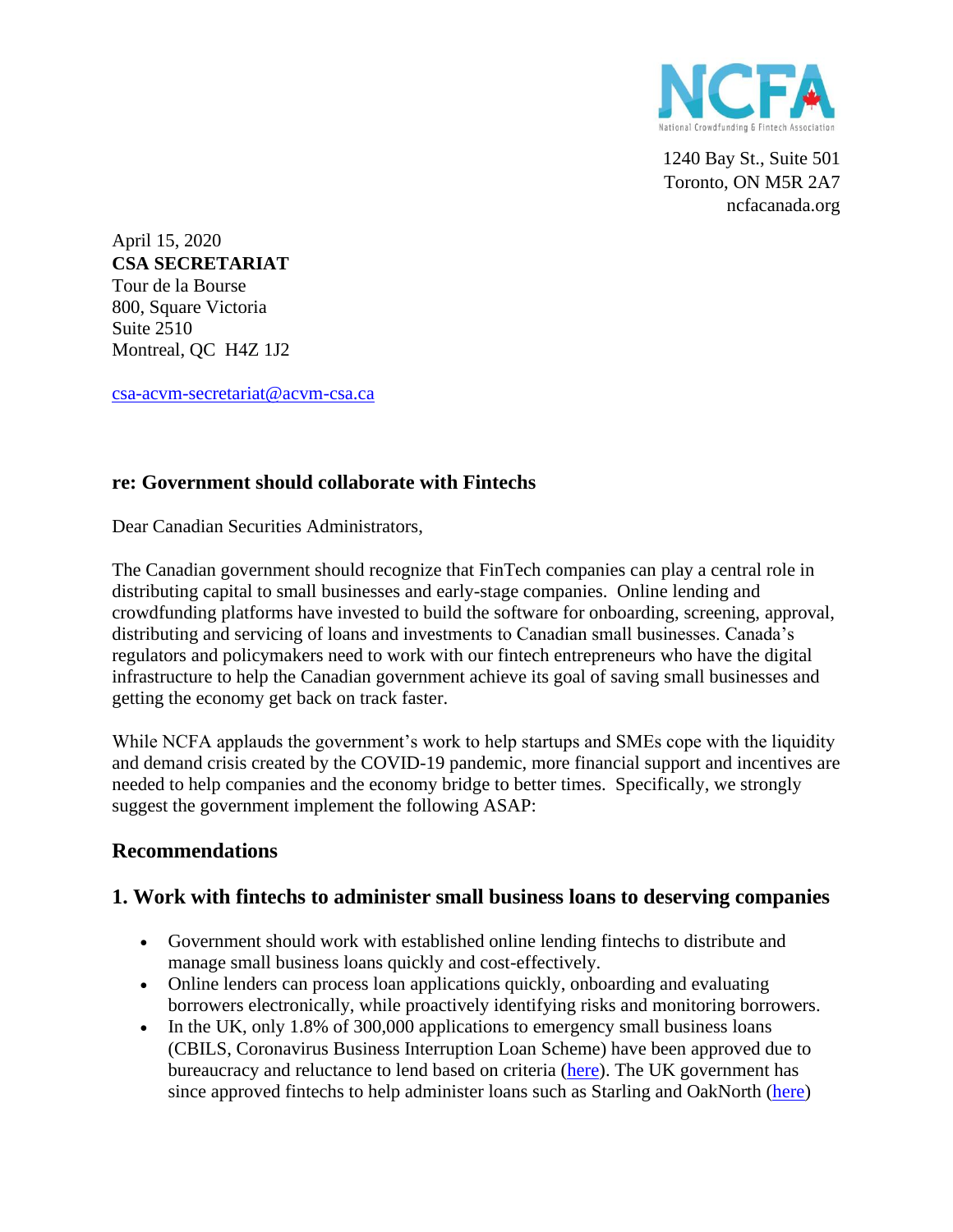• In the US, fintechs Paypal, Intuit and Square are now approved to offer loans through the coronavirus paycheck protection program [\(here\)](https://techcrunch.com/2020/04/13/paypal-intuit-square-approved-to-offer-loans-to-small-businesses-through-coronavirus-relief-program/)

# **2. Expedite full harmonization of equity and lending Crowdfunding regulations and widen participation among companies and investors**

- Increase issuer caps to \$5 million, in line with foreign jurisdictions, and allow a broader range of companies to participate.
	- o United States: Companies can raise US\$5M under RegCF [\(here\)](https://www.sec.gov/news/press-release/2020-55)
	- o Australia: Companies can raise A\$5M [\(here\)](https://ncfacanada.org/5-million-equity-crowdfunding-extended-to-private-companies/)
	- o Germany: Companies can raise  $\epsilon$ 8M [\(here\)](https://www.crowdfundinsider.com/2018/07/135781-uk-government-ups-crowdfunding-without-prospectus-to-e8-million-matching-germany/)
- Allow qualified accredited investors to participate fully without caps
- Establish a regulatory regime that recognizes and accepts that the activities of P2P lenders (and simple loan agreements) are inherently different from equity investments and should be regulated differently

# **3. Establish a two-pronged Capital Raise Funding Program to improve access to capital for earlier stage companies**

- **Capital Raise Readiness Reimbursement:** Up to \$25,000 per qualifying company to help companies recover the cost of preparing to raise capital such as licensed dealer platform fees, legal and accounting expenses, and strategic consulting.
- **Matching investment program:** Similar to what the BDC is currently offering for matched equivalent VC investments, the government should match investments into early stage and smaller companies raising capital through crowdfunding platforms. These companies would not generally qualify for VC funding at their stage of growth yet supporting these firms will help strengthen entrepreneurs and innovators as we emerge from the pandemic.

# **4. Tax Relief for equity crowdfunding investors similar to the EIS/SEIS programs in the UK**

- SEIS lets investors claim tax relief and Capital Gains Tax exemption for 50% of the investments up to £100,000
- EIS allows investors to claim tax relief, Capital Gains Tax exemption, loss relief for 30% of the investments up to £1,000,000 per year
- The Seed Enterprise Investment Scheme (SEIS) targets early-stage companies that have been trading for less than 2 years and have less than £200,000 of assets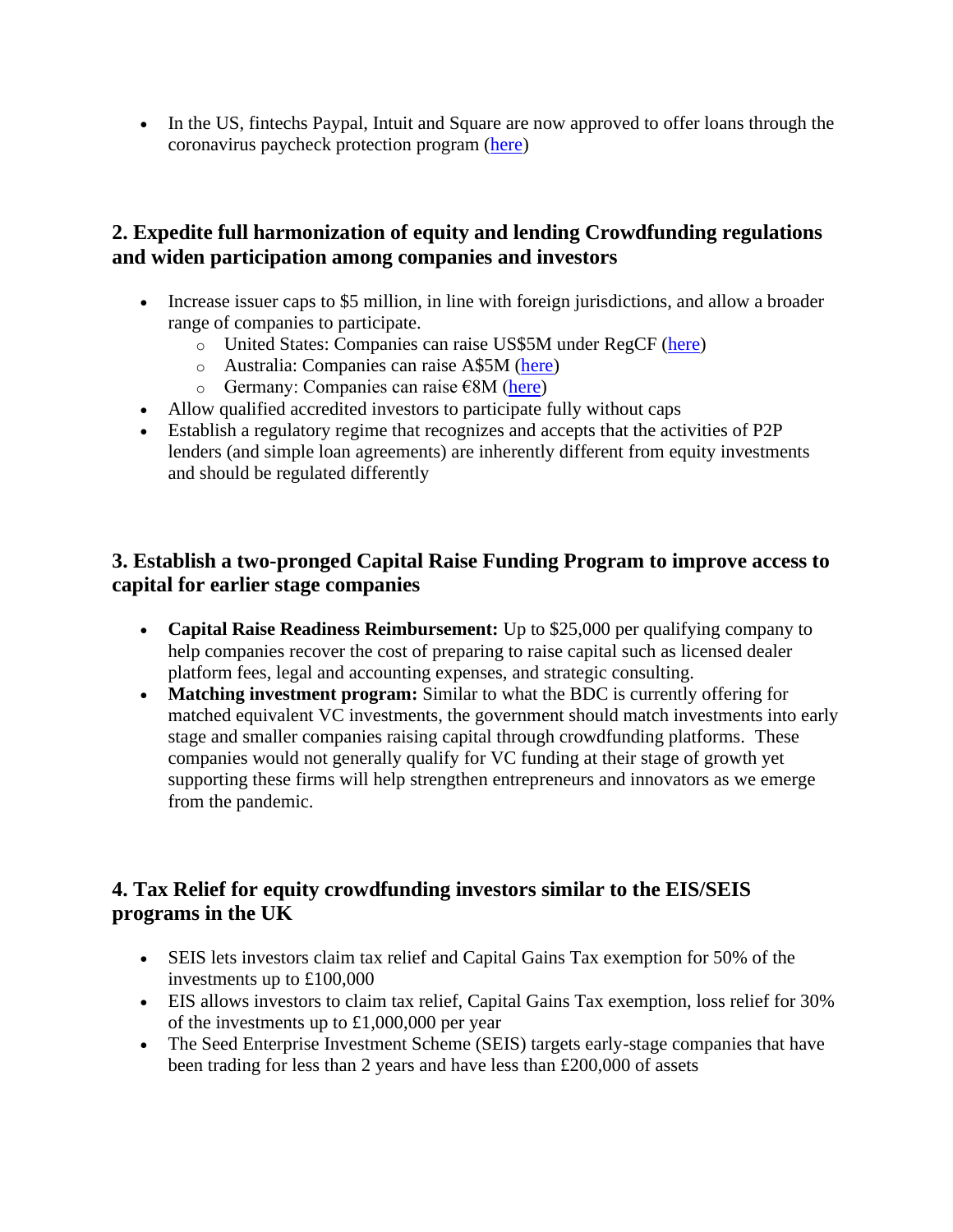• This program could be piloted for a 2 year period which is long enough to improve access to capital for many start-ups and SMEs negatively impacted by COVID-19, and to review the program with a suitable amount of transactional data for further review

# **The Startup and Small Business COVID-19 Crisis**

Startups, SMEs, and smaller financial service providers in Canada are all facing extinction while in lock-down from the pressures of mounting operating expenses, a vast drop in customer demand, and rapidly closing funding and revenue channels.

Collectively, SMEs are the backbone, and future, of the Canadian economy supporting at least 70% of all jobs across the country and 41.7% of GDP. Businesses with fewer than 10 employees make up 73.5% of the private-sector employers in Canada, and from 2013 to 2018, created 56.8% of all new jobs.

These companies are facing disrupted capacity, broken supply chains, insolvency and high levels of mental stress. In the result, we are facing the loss of all or part of an entrepreneurial ecosystem. Startups in particular need assurance, transparent information and support from government to help navigate the current health and economic crisis, to protect staff and their business, and to ensure their survival once operating restrictions are gradually lifted in the coming months.

# **Cash is King**

'Cash is King' and they need it to survive. Businesses surveyed by Lending Loop, on average, have less than 30 days of cash on hand to weather this storm. These businesses are in desperate need of resources and funding to stay in business, retain employees (often highly skilled), reduce expenditures, and restructure to survive through this lockdown.

This survey paints a similar picture as estimates from The Council of Canadian Innovators that 82% of Canadian tech CEOs are planning layoffs in the coming weeks. By international comparison, techUK, a non-profit tech association, reported that 30% of surveyed SMEs might have to cease business if lockdown restrictions were in place for a longer period. And 51% believed they were ineligible to receive government support under the current programs, such as the Pay Retention Scheme.

# **Cards stacked against: Current Government Support is Not Enough**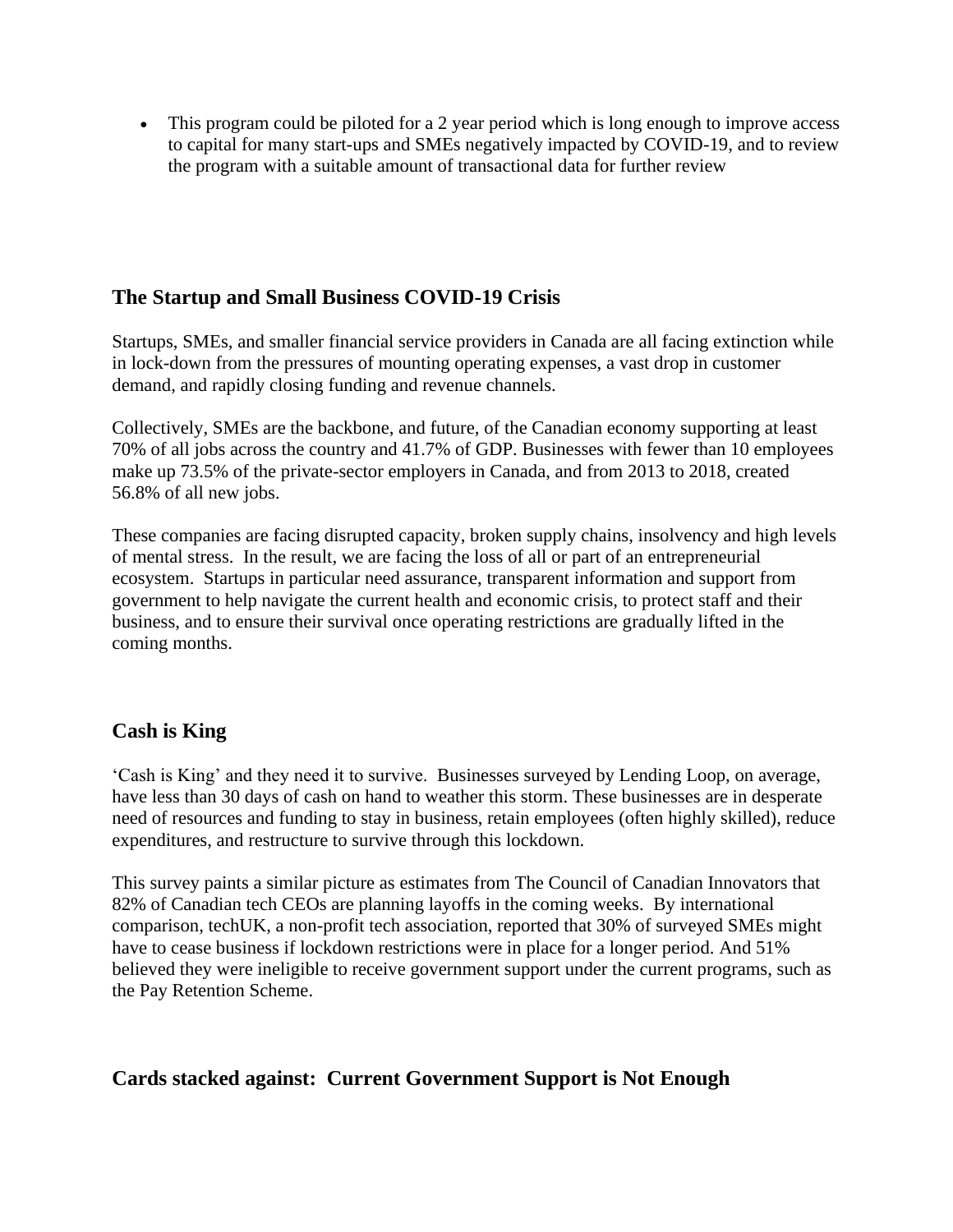COVID-19 is a momentum and capacity building killer. It's especially disheartening to the Canadian startup community which has been scaling-up and capturing global attention, attracting capital and talent, investing in new resources and infrastructure, and building national confidence and pride.

For some startups, the pandemic may expedite the growth of their business but for most it will be a disaster. As it stands, in a few short months we are at risk of losing an entire generation of early-stage companies who are too small to attract institutional venture capital and whose survival cannot depend on the pocketbooks of friends, families and angel investors.

There are indications that mostly foreign tech giants will use this crisis to consolidate their hold over major parts of the Canadian technology ecosystem by buying up cash-starved smaller firms, or simply picking up the resulting business as they fall by the wayside. The risk of losing this collective private and public investment and the cost of rebuilding (if at all possible) would be more expensive than providing the required support to bridge companies and the economy to better times.

From an investor perspective, public capital markets have become narrower and narrower over the past 18 months as fewer companies are willing to undergo the rigors of a public listing. This situation has reduced the universe of potential investments for the public. The sharp falls and volatility in equity markets in March and early April can only result in greater investor conservatism with less appetite for riskier, early-stage companies that are best positioned to create the jobs of tomorrow.

**Much has been done by the government to help large and medium-sized companies cope with the unprecedented situation created by the pandemic. But the current fiscal support is not enough for startups. More needs to be done to improve the chance of survival of these early-stage businesses. Canada is lagging behind the UK, Australia, France, Denmark and the US in its support programs.**

The sheer magnitude of the economic and financial crisis requires a comprehensive and complementary suite of measures to enable all of Canada's smaller, earlier-stage companies not only to survive the present trough but also to be fully equipped to move into high gear as soon as possible.

# **Opportunity for a Paradigm Shift is Now**

Fintechs have frontline insights on the pain COVID-19 is inflicting on small businesses and entrepreneurs. These Fintechs can help to distribute financial support more quickly and costeffectively, complementing the bigger financial intermediaries' players who are slower due to their legacy IT systems. Our Canadian Fintechs have digital infrastructure to identify demand, verify identity and financial suitability, approve investments, and make efficient and secure digital payments. Canadian Fintechs can provide a range of financial options (equity, loans, and other forms of credit) to support consumers, startups, entrepreneurs and SMEs.